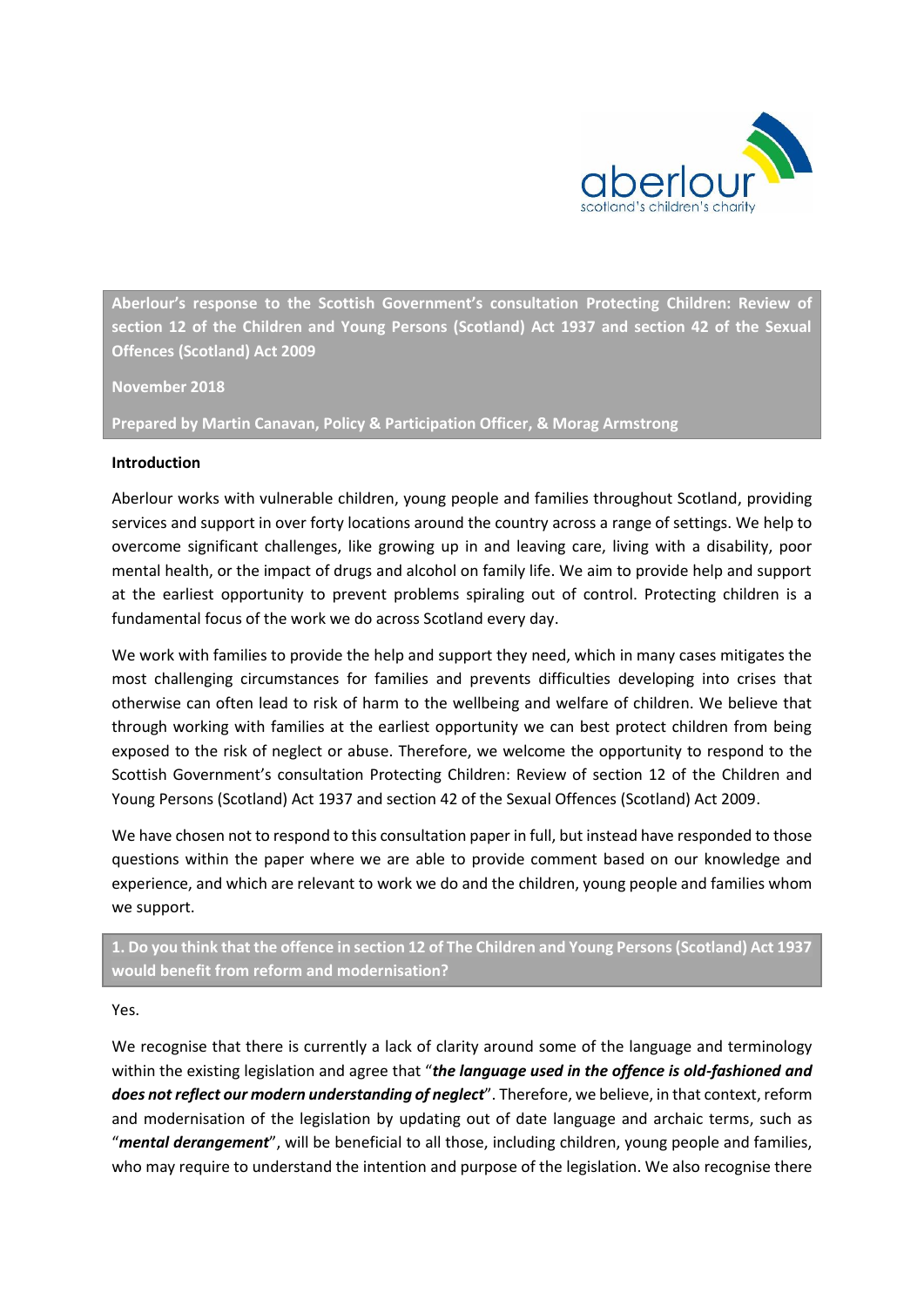may be a need for greater clarity regarding the legal tests which determine the knowledge and intention of those who may have committed an offence in relation to section 12 of the Act. We have commented on this further in response to questions 9, 11 and 18.

However, in relation to the proposal to introduce a new criminal offence of emotional abuse, we are uncertain that the proposals as outlined will further protect or prevent children from the risk of experiencing or being exposed to emotional abuse. It is our experience that emotional abuse is rarely, if ever, identified in isolation or as the presenting issue when children are first in contact with statutory services, but is identified most commonly in combination with other risk factors or child protection concerns, such as domestic abuse or physical abuse<sup>1</sup>. In addition, the prevalence or severity of emotional abuse compared to other types of abuse is often more difficult to determine, as physical signs and indicators are less identifiable and most often can only be determined by subjective criteria<sup>2</sup>. Recognising emotional abuse and its effects on children requires skilled and experienced practitioners and professionals who can make a determination as to whether or not a child has experienced emotional abuse. This is drawn from a nuanced understanding of often complex interacting factors whereby signs of emotional abuse can be differentiated from the effects of developmental issues or the impact of early trauma (on both children and parents), or where parental capacity is limited due to existing vulnerabilities, such as parental learning disability, and where the appropriate help and support is not available to prevent against risk or concerns, through no fault of the parent, which could otherwise be interpreted as indicators of emotional abuse. Therefore, we are concerned that the proposed legislative change and introduction of a criminal offence of emotional abuse does not offer safeguards or protections against exposing parents in such circumstances to the risk of criminal prosecution; nor provides enough recognition of the difficulties both in defining and identifying emotional abuse and differentiating between circumstances where emotional abuse has occurred and those where no emotional abuse is present, but where risk indicators are present that are consistent with emotional abuse or neglect. Again, we offer further comment on this in our answer to questions 9, 11 and 18.

Indeed, the difficulty of defining and identifying emotional abuse appears to be further complicated by the proposal outlined within the consultation paper, where it states "*it is not our intention to equate legal and practitioner definitions*". We believe that in aiming to ensure greater consistency in identifying emotional abuse or neglect, either for establishing grounds for referral to the Children's Hearings System or for the purpose of criminal prosecution by COPFS, it would seem essential to ensure practice definitions of emotional abuse or neglect, which inform decisions made by social workers or other relevant practitioners regarding whether or not to refer to the police, are consistent with the legal definition. Otherwise, we anticipate uncertainty and confusion amongst key agencies and professionals responsible for child welfare and protection as to what does or does not constitute a criminal offence of emotional abuse or neglect.

We know there is a disproportionately higher number of children of parents with learning disabilities referred through the Children's Hearings System than exists within the general population<sup>3</sup>. Research

**.** 

<sup>1</sup> <https://www.jrf.org.uk/file/48920/download?token=2lurHFld&filetype=full-report>

<sup>2</sup> <https://learning.nspcc.org.uk/media/1042/child-abuse-neglect-uk-today-research-report.pdf>

<sup>3</sup> <https://www.tandfonline.com/doi/full/10.1080/09649069.2011.626245>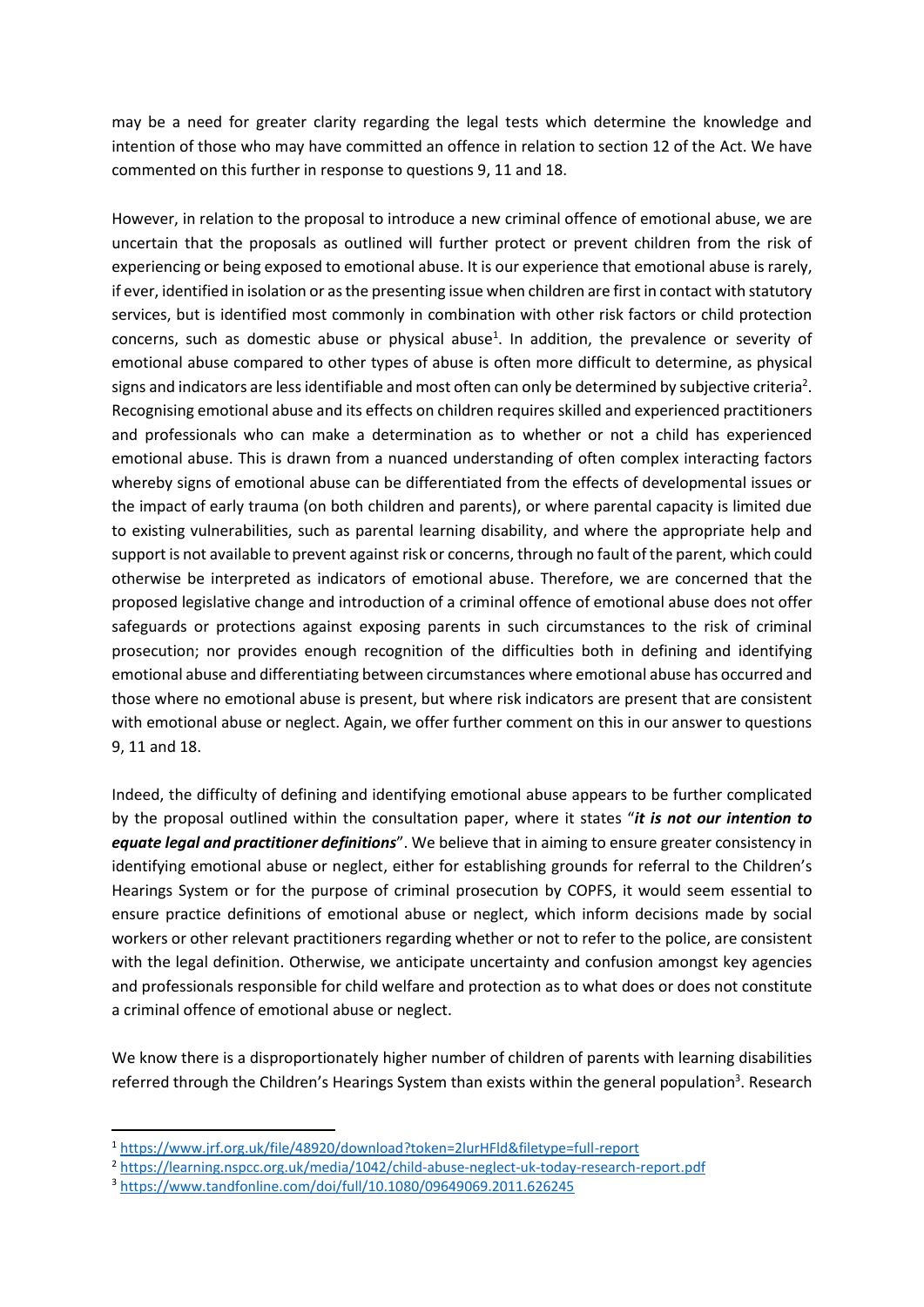has shown that parents with learning disabilities are at least twenty times more likely to have their children placed in care<sup>4</sup>, most often as the result of a perceived risk of harm due to an identified lack of capacity for those parents to be able to look after their children safely. However, it is widely recognised that this is a conservative estimate based on the limited available data and that this also represents only the numbers of parents who have a diagnosed learning disability. We believe it islikely that the total number of parents with either a learning disability or learning need who have their children taken into care is far higher. The most common grounds for referral for parents in such circumstances is a "lack of parental care"<sup>5</sup>, and often risk indicators identified to justify grounds for referral in such cases include the risk of harm to a child's emotional wellbeing. It is our experience that such indicators of risk to the emotional wellbeing of a child are most often the result of a complex range of factors present in families' circumstances, and not as a result of willful negligence. In addition, it is our experience from working with parents with learning disabilities that often parenting ability can be viewed narrowly through the lens of child protection, with a focus on a perceived deficit in parenting capacity, rather than acknowledging existing strengths or the potential for confident parenting with the appropriate parenting assessments and support in place. Often parents we work with tell us they feel they are held to a higher standard of parenting as a result of their disability. We believe, as a result of such practice, that where practitioners are compelled by law to report a potential criminal offence of emotional abuse they will inevitably err on the side of caution if they encounter what they perceive to be indicators of emotional abuse or neglect. Even where this can ultimately be shown not to be the case due to the existence of mitigating factors, nonetheless we envisage an increase in reporting to the police and referrals to COPFS; and whilst the consultation does acknowledge the potential for such referrals, we find it unsatisfactory that the proposed remedy to this possibility is that "*the decision as to whether to prosecute is one for the Procurator Fiscal…and will only be pursued where there is a public interest in doing so*". We do not believe an increase in the likelihood of being exposed to the processes of the criminal justice system for families in such situations offers any benefit to those already vulnerable parents and their children, nor to the already overstretched criminal justice system.

It is our experience that the intrusion into family life for such families by various agencies of the State, and the associated bureaucracy and systems they will be expected to navigate, will only compound the existing anxiety and stress which families experience. In addition, this punitive approach would appear to be at odds with much of the Scottish Government's policy statements and intentions on understanding the effects of adversity, trauma and adverse childhood experiences (ACEs)(we would draw attention to the comments by Children  $1<sup>st</sup>$  in this regard in their response to this consultation paper), and their stated commitment to providing the right help at the right time for our most vulnerable families and communities. Therefore, we believe, that by introducing a criminal offence of emotional abuse, there is the possibility of the unintended consequence that parents whose circumstances are emblematic of those outlined could become criminalised; either because an impairment which affects their ability to parent has not been formally diagnosed, and is therefore not known about, and consequently behaviour is recognised as "willfully" emotionally abusive or neglectful when it is not; or because of a lack of appropriate and ongoing support available to parents who do have a diagnosed learning disability, which then results in a level of risk indicative of the

1

<sup>4</sup> [https://www.scld.org.uk/wp-content/uploads/2015/06/Supported\\_Parenting\\_web.pdf](https://www.scld.org.uk/wp-content/uploads/2015/06/Supported_Parenting_web.pdf)

<sup>5</sup> [https://www.iriss.org.uk/sites/default/files/2017-04/insights-37\\_0.pdf](https://www.iriss.org.uk/sites/default/files/2017-04/insights-37_0.pdf)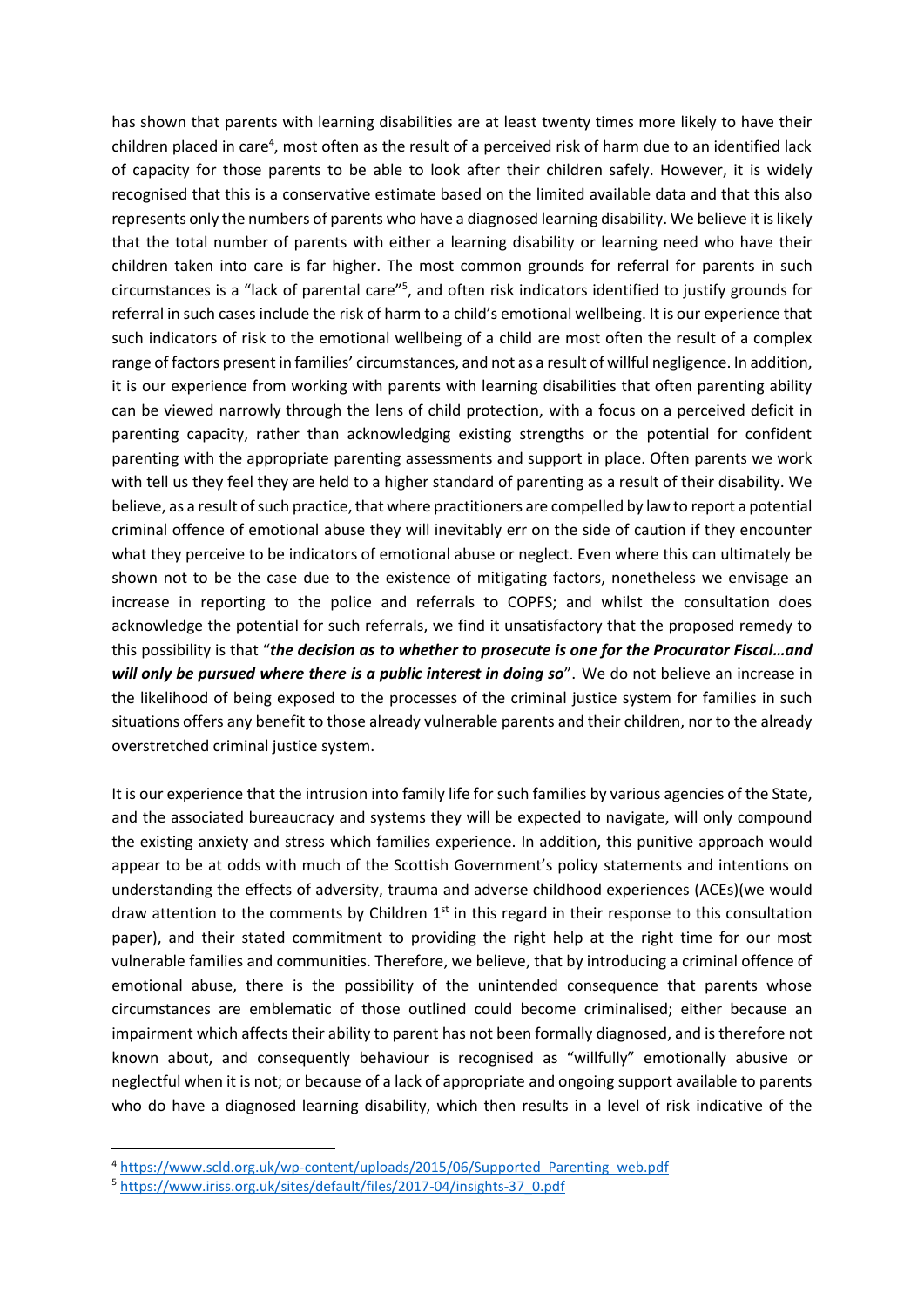currently accepted practice definition of emotional abuse, as outlined in the National Guidance for Child Protection in Scotland, which states: "*emotional abuse is persistent emotional neglect or ill treatment that has severe and persistent adverse effects on a child's emotional development*" 6 . Furthermore, we do not believe it is legally competent to propose, in relation to the question of the mental state, or *mens rea*, or awareness of an individual who may commit an act of emotional abuse or neglect in that context, that "*it should be the case that the subjective mental state or level of awareness of the accused as to the risk of harm is irrelevant to proving the offence, as long as the accused's actions are wilful/deliberate and objectively likely to be harmful to the child*". We offer further comment on this in answer to questions 9 and 11 of this consultation.

Beyond the implications which we anticipate and have outlined in relation to parents with learning disabilities, we believe that the proposal to include a criminal offence of emotional abuse is inherently discriminatory in its essence, and will also disproportionately affect low income households and, often, vulnerable families who are more likely to have contact with social work services or the police as a result of their circumstances. We do not see how the proposed new criminal offence will effectively support the identification of emotional abuse by parents where more tangible and physical signs of abuse are absent. In circumstances where a child is provided for materially and is in every identifiable way physically healthy, with no visible indicators of neglect of abuse, but whose parents are emotionally distant or fail to meet that child's emotional needs, it is not clear how the revised legislation and proposed criminal offence intends to address such cases. We are uncertain how such instances of emotional abuse will be identified or prosecuted which are consistent with the intentions of the proposal, as set out within the consultation paper. As stated previously, it is our experience that it is only when other risk factors are present that emotional abuse or neglect is identified and, therefore, we believe it is likely that due to their circumstances the focus on identifying and prosecuting instances of emotional abuse will disproportionately impact upon parents from low income households and poorer communities.

One further consideration is the absence within the consultation paper of any reference to emotional abuse or neglect by corporate parents. We find that often decisions made regarding placements and accommodation for children and young people in care can prioritise the availability of resources over a child or young person's emotional needs. Where deliberate and considered decisions are made by local authorities based on resource or financial considerations, it is our experience the consequences of such decisions can be detrimental to a child or young person's emotional wellbeing. It is our opinion that there should be equal consideration given to the effects of emotional abuse or neglect in relation to corporate parents' responsibilities to children and young people in their care, within the reformed and updated legislation.

# **5. Do you think that children in Scotland should have clear legislative protection from emotional abuse?**

We believe children should always be protected from all forms of abuse and neglect, physical and emotional. It should be the ambition of all legislation and policy pertaining to protecting children that children should be kept safe from all forms of harm. However, as we have already stated, we do not believe that legislating to introduce a criminal offence of emotional abuse will further protect children

1

<sup>6</sup> [https://www.gov.scot/binaries/content/documents/govscot/publications/guidance/2014/05/national](https://www.gov.scot/binaries/content/documents/govscot/publications/guidance/2014/05/national-guidance-child-protection-scotland/documents/00450733-pdf/00450733-pdf/govscot%3Adocument)[guidance-child-protection-scotland/documents/00450733-pdf/00450733-pdf/govscot%3Adocument](https://www.gov.scot/binaries/content/documents/govscot/publications/guidance/2014/05/national-guidance-child-protection-scotland/documents/00450733-pdf/00450733-pdf/govscot%3Adocument)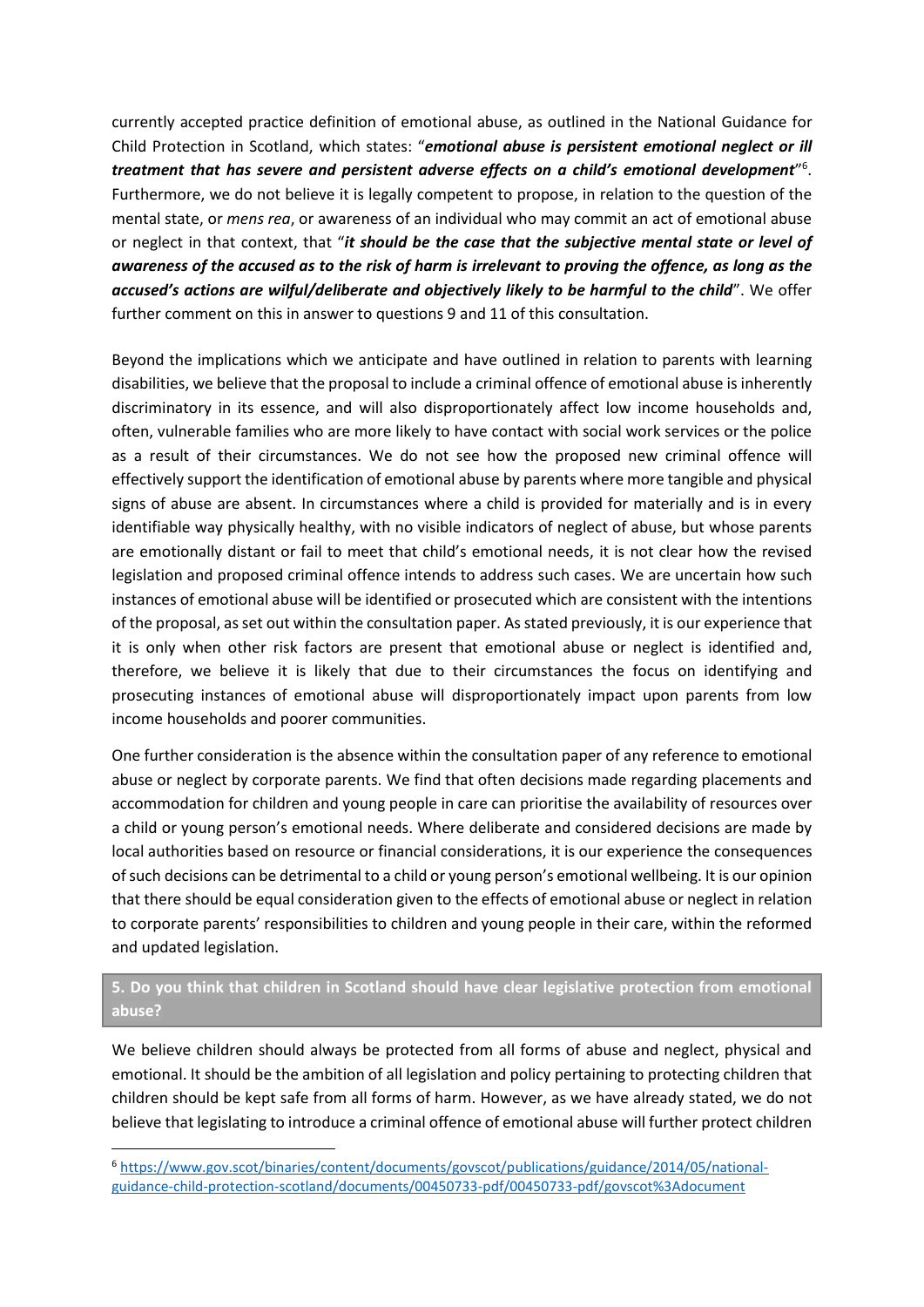from the risk of experiencing emotional abuse or neglect. Unlike physical abuse or neglect, emotional abuse is more difficult to recognise and is rarely, if ever at all, identified as a risk factor in isolation. It is our opinion that the best approach to protecting children is through early identification, early intervention and the provision of needs-led family support, which can in many circumstances mitigate the likelihood of risk of harm occurring or the emergence of neglectful or abusive behaviours. As the existence of emotional abuse is most commonly detected in combination with other risk indicators or concerns, it is our experience, from working with vulnerable families every day, that if you identify and address such concerns early through preventative measures and needs-led support, then it is likely that the risk of emotional abuse or neglect will diminish. Therefore, we believe the best legislative protection children can have from all forms of harm is to ensure a statutory obligation on the Scottish Government, local authorities and public bodies to provide the appropriate services and support to meet all families' needs – this includes lifting families out of poverty and addressing the associated toxic stress that comes from chronic exposure to insufficient household income.

**7. Do you think the provision in section 12(2)(a) concerning failure to provide adequate food, clothing, medication, or lodging should be changed?**

Yes.

**.** 

This legislation was written prior to the development and implementation of the Welfare State, and therefore such a provision does not reflect our modern expectation of universally provided medical care or housing. However, in our experience, families experiencing financial hardship are forced to make difficult decisions every day as the result of the imposed austerity of the economic policies of successive governments over the last decade. Many families find themselves unable to provide basic levels of food and clothing for their children, with the number of people across Scotland reliant on foodbanks for basic essential items at an all-time high<sup>7</sup>. Through our own Aberlour Urgent Assistance Fund we daily receive requests for assistance from families finding it difficult to afford clothes for their children, as well as beds, bedding, furniture and white goods. The stark reality for many families is that an inability to provide such essential and basic items for their children is not as a result of neglect but simply because they cannot afford to. We also see many families experiencing homelessness through financial hardship (with an increasing issue being the number of women and their children fleeing the family home as a result of domestic abuse), with local authorities and housing associations offering accommodation which is below an acceptable standard, but without any alternative. Our understanding of what the State should provide has moved on since 1937, albeit the reality may be different for many families, and therefore identifying a failure "*to provide adequate food, clothing, medical care or lodgings*" as neglectful should be considered outdated and not reflective of the impact of poverty on families throughout Scotland.

**9. Do you think that the test for establishing whether harm or risk of harm occurred should include a requirement that a 'reasonable person' must consider the behaviour likely to cause harm?**

Please refer to our answer to question 11.

<sup>7</sup> <https://www.trusselltrust.org/news-and-blog/latest-stats/end-year-stats/>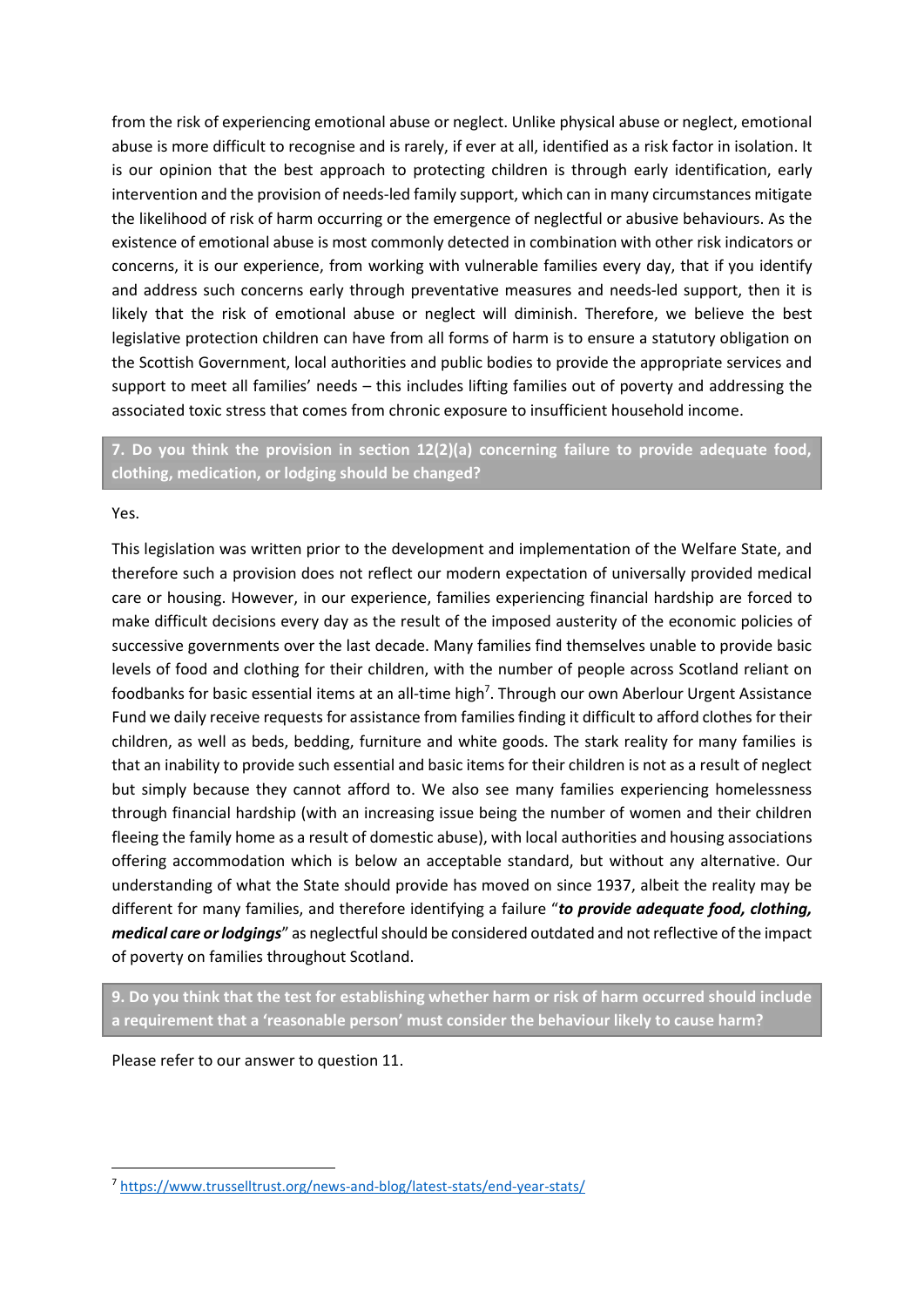**11. Do you think that the offence should apply wherever a person willfully and deliberately acted or neglected to act in a way which caused harm or risk of harm, regardless of whether they intended the resulting harm/risk?**

If not, do you think the offence should only apply to those who:

- intend to cause harm to a child by their action or inaction? Or
- intend or are reckless as to whether harm is caused?

We believe that questions 9 and 11 must be answered together as they address the same issue: whether the offence just requires that the act of neglect or ill-treatment is committed "willfully", in the sense of not accidentally or inadvertently, or whether the accused must also have been "willful" about the fact that their actions were likely to cause unnecessary suffering or injury to the child.

The consultation paper proposes the former, and provides that the requirements for the new offence are that:

- *a) "the person wilfully neglects or ill-treats the child, or causes or procures him to be ill-treated or neglected; and*
- b) *a reasonable person would consider the ill-treatment or neglect to be likely to cause the child physical or psychological harm*."

We do not support the amendment of section 12 in this way. In our submission, such an amendment would be prejudicial to, inter alia, those parents who suffer from a learning disability or some other psychological or emotional vulnerability. If the determinative test of intention is assessed from the point of view of "a reasonable person" and not the actual accused, with, for example, a learning disability, learning need or limitation in understanding, it is entirely possible that intention would be attributed to actions or neglect unjustly. To criminalise a parent in such circumstances would not be helpful to the child or the parent, and accordingly the paper does recognise that "*in many cases it may not be in the best interest of the child or the public interest for the parent to also face criminal prosecution*".

The main concern about including a subjective element to the offence appears to be the additional difficulty this would pose to the authorities in prosecuting offences which are designed to help protect vulnerable children. It is also recognised in the paper, however, that protection of children, as opposed to criminalisation of parents, is primarily achieved through the Children's Hearings System. A child can always be referred on the grounds that is likely to suffer, or the health or development of the child is likely to be impaired, by, for example, emotional abuse or neglect. If necessary, a Sheriff could also determine, for the purposes of a grounds hearing, that a section 12 offence has been committed on the balance of probabilities, even where there has been no prosecution. Accordingly, the protection of children is not compromised, even if a section 12 crime is difficult to prove in the context of a prosecution.

The proposition to assess culpability on the basis of an objective test is also at odds with the concerns raised in those sections of the paper headed "*Vulnerable Parents*" and "*Equal Opportunities*". We believe it is unacceptable that such parents should be required to rely on individual members of COPFS choosing to take a lenient approach to a potential prosecution on the basis of the information they receive about what support such parents sought to access and whether or not the lack of it caused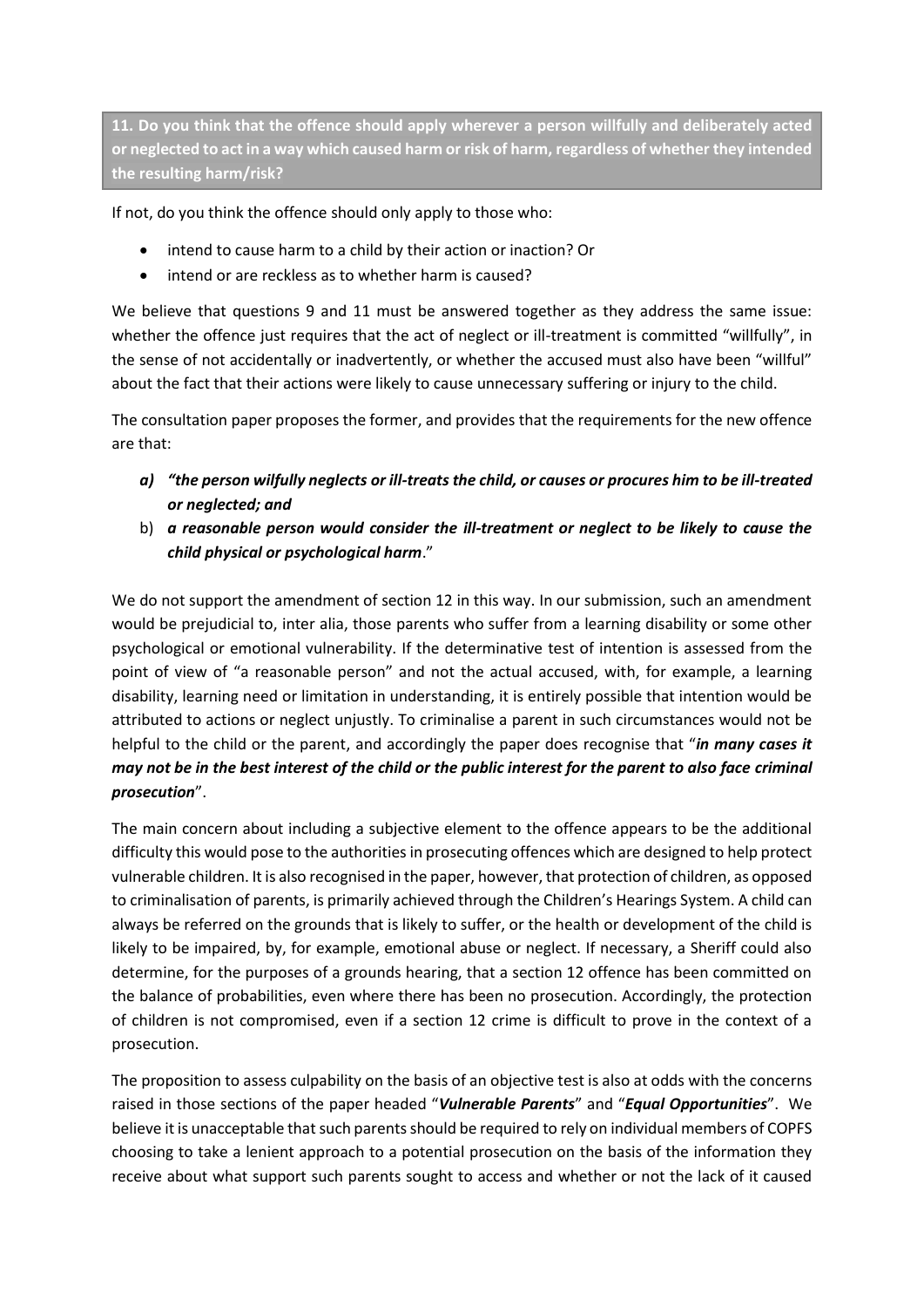them to ill-treat or neglect their child. If such an assessment of the subjective culpability is to be made of the vulnerable parent, it would clearly be preferable that this was enshrined in the legislation and be carried out as part of the judicial process during a trial rather than an administrative decision by COPFS. As is accepted in the consultation paper, in Scots law, the mental state, or *mens rea,* is an essential ingredient in most offences. Accordingly, judges and juries commonly make such assessments in determining criminal culpability. As is pointed out in the consultation paper this is the position in England and the judiciary in Scotland have also voiced some concerns about abandoning consideration of the accused's intention<sup>8</sup>.

It is our strong submission that removing the element of subjective intent for establishing culpability for a section 12 crime would be unnecessary and likely to increase prosecutions against vulnerable parents – or, at least, put such parents under a greater threat of prosecution which contradicts the stated intention that "*it is not our intention in proposing amendments to section 12 to increase prosecutions against vulnerable parents*".

## **14. Do you think that a child should be defined as aged 18 or younger in relation to the offence?**

We believe all legislation should be consistent regarding how we recognise or define a child, and that the reform and modernisation of this legislation should include defining a child as a person below the age of 18.

**16. What steps, if any, could be taken to avoid criminalising parents/carers who have been victims of domestic abuse themselves, and have committed a section 12 offence as a consequence of this domestic abuse.**

This could be dealt with by the steps suggested in relation to questions 9 and 11.

**17. Are there additional ways in which we can assist courts to be aware of the full context of abuse within a domestic abuse setting, affecting both partners and children?**

We believe that any provision included within the revised legislation "*to ensure it more effectively covers emotional abuse of children [and] make it easier to prosecute this kind of abuse, including where it occurs against a background of domestic abuse*", will continue to undermine recognition of the distinct nature of domestic abuse as an offence against children, as opposed to other forms of child abuse. An offence of domestic abuse which sits within child protection legislation and identifies domestic abuse of children generally as emotional abuse, will not sufficiently fulfil the core purpose of creating awareness of the impact of domestic abuse on children, nor highlighting that children are equally victims of domestic abuse. We would point to the previous work of the Equally Safe Children's Reference Group around the development of the Equally Safe Strategy<sup>9</sup> and the Domestic Abuse (Scotland) Act 2018<sup>10</sup>, which supported the Scottish Government in recognising the distinct effects of domestic abuse on children. We maintain that there should continue to be a focus on recognising a specific offence of domestic abuse on children to address this particular issue.

1

<sup>8</sup> Lord McGhie in JM v Locality Reporter [2015] CSIH 58

<sup>9</sup> [https://www.gov.scot/publications/equally-safe-scotlands-strategy-prevent-eradicate-violence-against](https://www.gov.scot/publications/equally-safe-scotlands-strategy-prevent-eradicate-violence-against-women-girls/)[women-girls/](https://www.gov.scot/publications/equally-safe-scotlands-strategy-prevent-eradicate-violence-against-women-girls/)

<sup>10</sup> <http://www.legislation.gov.uk/asp/2018/5/contents/enacted>